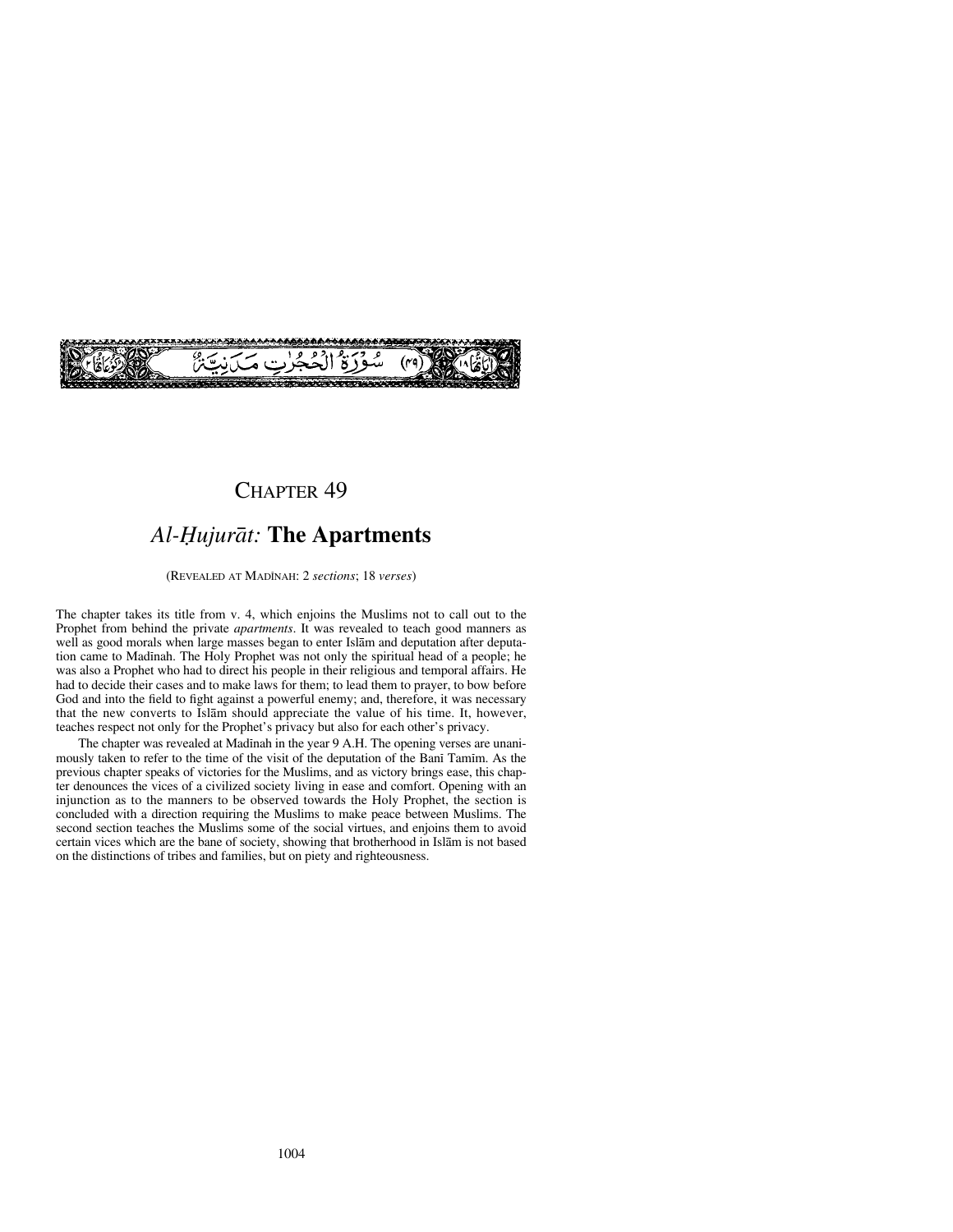## SECTION 1: **Respect for the Prophet**

In the name of Allåh, the Beneficent, the Merciful.

**1** O you who believe, be not forward in the presence of Allåh and His Messenger, and keep your duty to Allåh. Surely Allåh is Hearing, Knowing.*<sup>a</sup>*

**2** O you who believe, raise not your voices above the Prophet's voice, nor speak loudly to him as you speak loudly one to another, lest your deeds become null, while you perceive not.*<sup>a</sup>*

**3** Surely those who lower their voices before Allåh's Messenger are they whose hearts Allåh has proved for dutifulness. For them is forgiveness and a great reward.

**4** Those who call out to thee from behind the private apartments, most of them have no sense.*<sup>a</sup>*

**5** And if they had patience till thou come out to them, it would be better for them. And Allåh is Forgiving, Merciful.

**6** O you who believe, if an unrighteous man brings you news, look carefully into it, lest you harm a

بِسْعِ اللَّهِ الزَّحْسٰنِ الرَّحِبِيْنِ يَآيَّهَا الَّذِيْنَ اٰمَنُوْا لَا تُقَدَّمُوْا بَيْنَ يَكَدِى اللَّهِ وَرَسُوْلِهِ وَاتَّقَوْا اللَّهَ إِنَّ اللهَ سَيِّنْدُ عَلَيْدُ 6 بَأَيُّهَا الَّذِيْنَ اٰمَنُوْالَا تَدْفَعُوْاً آَصُوَاتَكُمْ فَوْقَ صَوْتِ النَّبِيِّ وَلَا تَجْهَرُوْالَةُ بِالْفَوْلِ كَجَهْرِ بَعْضِكُمْ لِبَعْضٍ تَحْبَطُ آَعْيَالُكُمْ وَ أَنْ يُدْ أَرْتَبَيْتُوا وَ انَّ الَّذِينَ يَغْضُوْنَ آصُوَاتِقُهُ ء رَسُوۡلِ اللَّهِ أُولَٰٓلِكَ الَّذِٰٓدِينَ امۡمَتَحَنَّ اللهُ قُدْبَهُ مِ لِلتَّقَدُّيِّ لَهُمْ مَّغُفِّ ةُ وَّ آجُيٌّ عَظيفُرٌ @ انَّ الَّذِيْنَ بِمَاَدُوْنَكَ مِنْ وَّيَاءُ الْعُجُرْتِ آَكَتْرُهُمْ لَا يَعْقِلُوْنَ۞ دَ مَنْ تَدْمَعُ صَبَدُوْا حَتَّى تَخْرُجَ إِلَيْهِمْ كَمَانَ خَلَوْالَّهُمْ وَاللَّهُ عَفُورٌ يَعْ بَأَيُّهَا الَّذِيْنَ أُمَنُوٓا إِنۡ جَآءَكُمْ فَاسِنٌّ بِنَيَا فَتَبَيَّنُوْٓا أَنْ تُصِيْبُوْا

<sup>1</sup>*a.* The *presence of Allåh* means the *presence of His commandments*. The words imply the utmost obedience.

<sup>2</sup>*a.* The Qur'ån not only inculcates high morals but also regulates social conduct, because its teachings are intended for all grades of men. When large numbers of men began to enter Islåm such directions became necessary, and they will always be needed by the masses in any society. A loud voice is expressive of arrogance or resentment.

<sup>4</sup>*a.* As already pointed out, when the masses began to enter Islåm many of them were ignorant even of the ordinary social rules, and they called out to the Prophet with loud voices while he was within his house. The practice is deprecated because it meant disrespect to the Holy Prophet.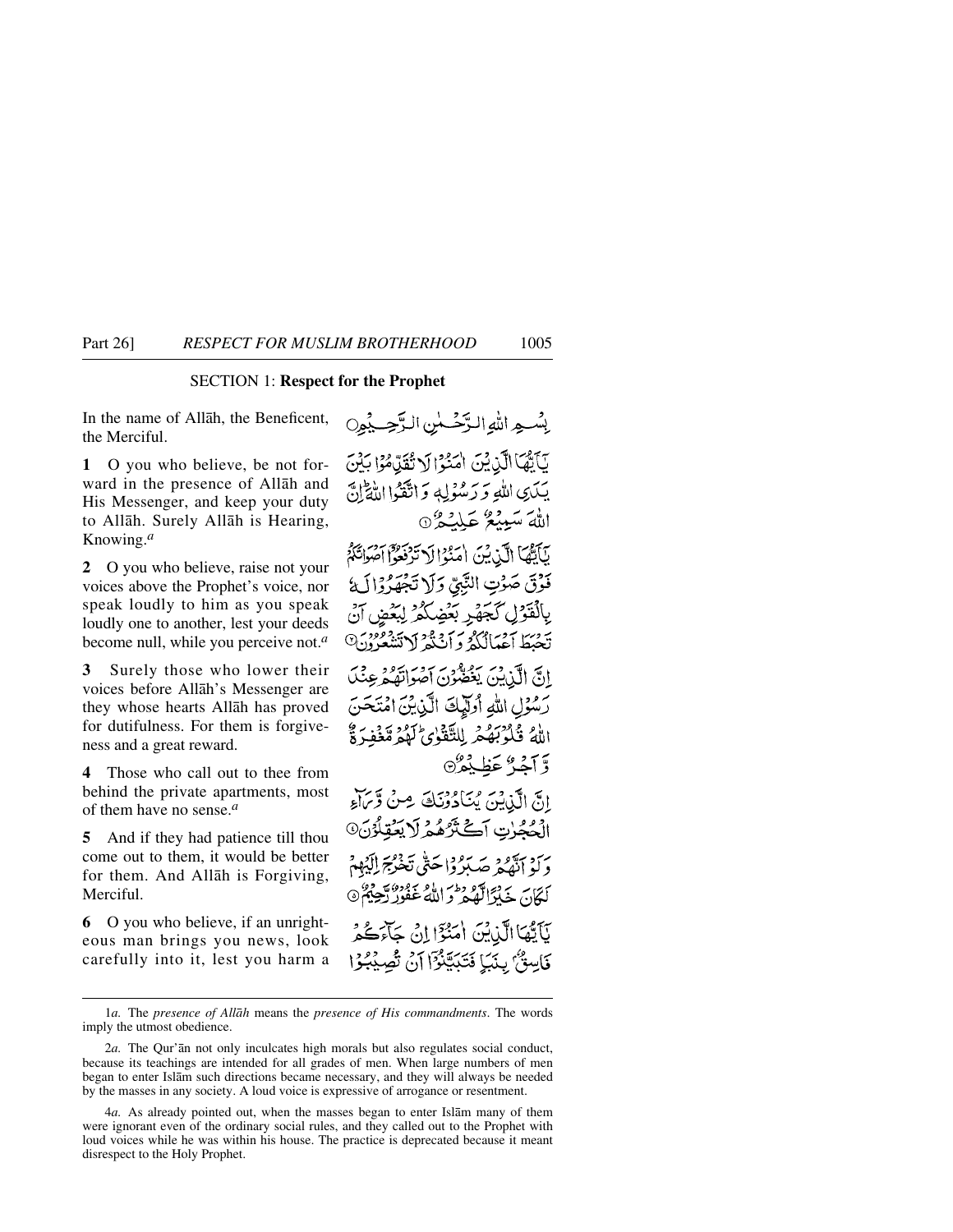people in ignorance, then be sorry for what you did.*<sup>a</sup>*

**7** And know that among you is Allåh's Messenger. Were he to obey you in many a matter, you would surely fall into distress; but Allåh has endeared the faith to you and has made it seemly in your hearts, and He has made hateful to you disbelief and transgression and disobedience. Such are those who are rightly guided —

**8** A grace from Allåh and a favour. And Allåh is Knowing, Wise.

**9** And if two parties of the believers quarrel, make peace between them. Then if one of them does wrong to the other, fight that which does wrong, till it return to Allåh's command. Then, if it returns, make peace between them with justice and act equitably. Surely Allåh loves the equitable.*<sup>a</sup>*

**10** The believers are brethren so make peace between your brethren, and keep your duty to Allåh that mercy may be had on you.

تَوَمَّا بِجَهَالَةِ نَشْهَبِحُرًا عَلَى مَا فَعَلَّتُكُمْ نَبْدِيمِيْنَ @ دَ اصْلَعْوْا أَنَّ فِيُبَكِّهِ رَسُوْلَ اللَّهِ ۖ لَيْهِ يُطِيْعُكُمْ فِي كَتِيْدِ مِّنَ الْأَمْرِ لَعَنِتُكُمْ وَ لَكِنَّ اللَّهَ حَدَّبَ إِلَيْكُمُ الْإِنْسَانَ دَيْرَةَ يَبْدُ فِي قَبْلُوْبِيكُمْ وَكَدْيَقَ إِيْمَةَ كَمْهُ الْكُفْرَ وَالْفُسُوْقَ وَالْعِضْيَانَ ۚ أُولَيْكَ هُجُمُ الٍّشَكْوْنَ ۞ فَضَلَّا مِّينَ اللَّهِ وَ نِعْبَهَ \* وَ اللَّهُ عَلِيْمٌ حَڪِيْمٌ۞ وَ إِنْ طَالِفَتْنِ مِنَ الْمُؤْمِنِينَ افْتَتَلَوْا فَأَصْلِحُوا بَيْنَهُمَا ۚ فَإِنَّ بَغَتْ إِخْلَامُهُمَا عَلَى الْإِحْفَرٰي فَقَاتِلُواالَّتِيُّ تَبۡعَىۡ حَقٌّ تَفِيَّ إِلَى آمَيْهِ اللَّهِ ۚ فَبَانٌ فَبَائِرَتُهِۚ فَأَصْلِحُوْا بَدْنَهُمَا بِالْعَذَلِ وَآَنَّسِطُوْا إِنَّ اللَّهَ نَجِتُ الْمُقْسِطِينَ 9 إِنَّمَا الْمُؤْمِنُونَ اِخْرَةٌ فَأَصْلِحُوا بِدَرَ سبير برد.<br>أخونبكم و اتَّقَواالله كعَلَّكُمْ تُرْحَبُونَ۞

## SECTION 2: **Respect for Muslim Brotherhood**

يَآَيَّهَا الَّذِينَ اٰمَنُوْالَا يَسْخَرُ قَوْمٌ **11** O you who believe, let not people laugh at people, perchance they may رِّسْ قَوْمٍ عَسَى آنْ يَكْوُنُوْا خَيْرًا be better than they; nor let women يِّنْهُمُّهُ وَلَا نِسَاءٌ قِنْ نِسَاءٍ عَسَى

<sup>6</sup>*a.* Such a direction was expedient when a condition of war necessitated prompt action to be taken against the enemy. But even the exigencies of war were to be carried out with the utmost carefulness, so that friendly people should not suffer loss.

<sup>9</sup>*a.* It is related that the occasion of the revelation of this verse was a quarrel between the Aus and the Khazraj, the two chief tribes of Madinah; but this does not mean that the verse is applicable only to that case. The verse, in fact, requires the Muslims not to be indifferent when one party of them quarrels with another. In such cases they must bring every kind of pressure within their reach to bear upon the party in error. It is the duty of every Muslim to maintain the unity of Islåm. An attitude of indifference towards *fatwås* of *kufr*, directed against their own brethren by ignorant Mullås, has dealt a fatal blow to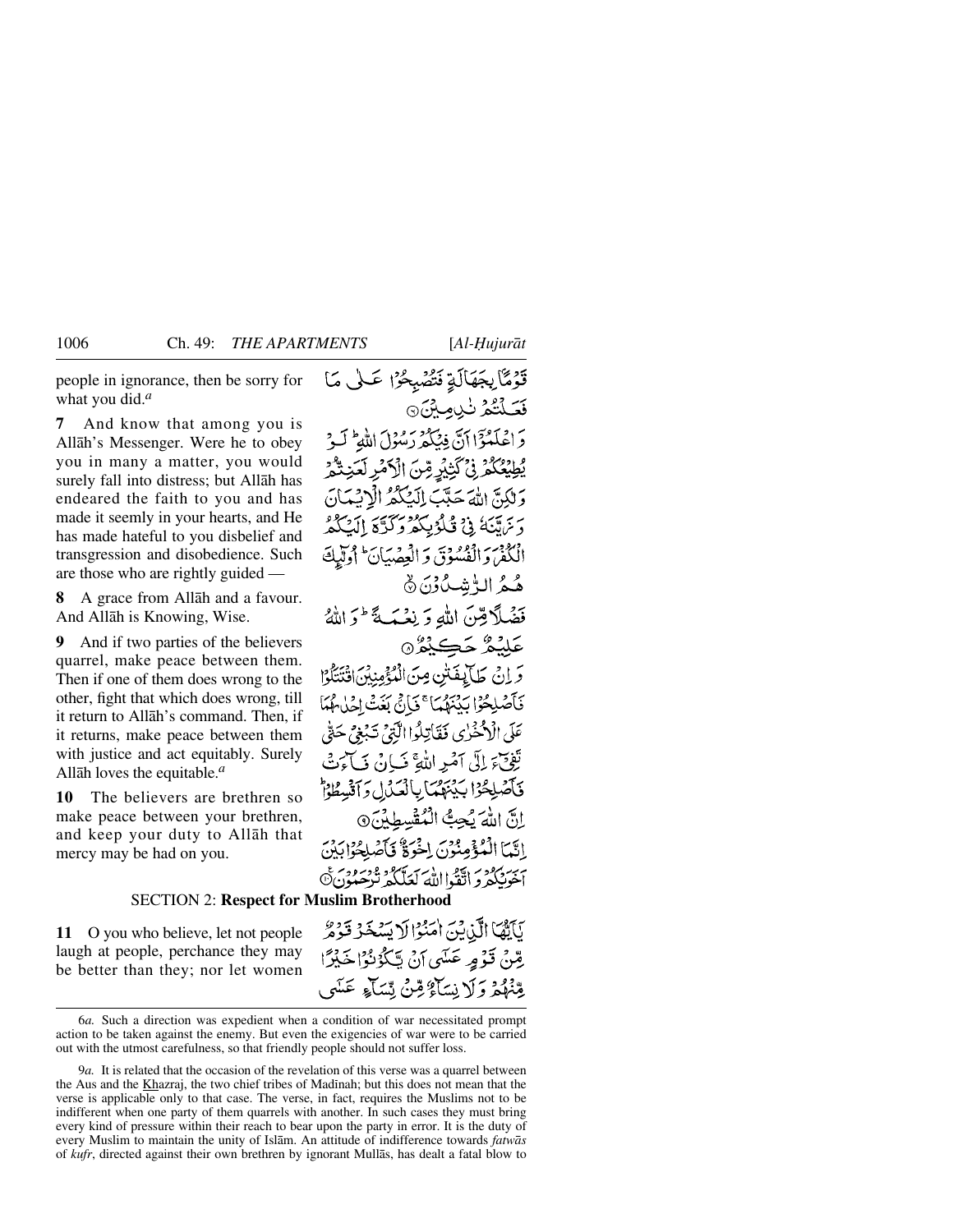(laugh) at women, perchance they may be better than they. Neither find fault with your own people, nor call one another by nick-names. Evil is a bad name after faith; and whoso turns not, these it is that are the iniquitous.*<sup>a</sup>*

**12** O you who believe, avoid most of suspicion, for surely suspicion in some cases is sin; and spy not nor let some of you backbite others. Does one of you like to eat the flesh of his dead brother? You abhor it! And keep your duty to Allåh, surely Allåh is Oft-returning (to mercy), Merciful.

**13** O mankind, surely We have created you from a male and a female, and made you tribes and families that you may know each other. Surely the noblest of you with Allåh is the most dutiful of you. Surely Allåh is Knowing, Aware.*<sup>a</sup>*

**14** The dwellers of the desert say: We believe. Say: You believe not, but say, We submit; and faith has not yet entered into your hearts. And if you obey Allåh and His Messenger, He will not diminish aught of your deeds. Surely Allåh is Forgiving, Merciful.*<sup>a</sup>*

أَنْ يَكُنَّ خَيْرًا مِّنْهُنَّ وَلَا تَلْمِزُوْا أنفسكم ولاتنا بذوا بالألقاب بِدْسَ الاسْعُرِ الْفُسُوقِ بِعَدِّ الْإِبْدَ رَمَنْ لَمْ يَتَّبُ فَأُولَّيْكَ هُمُ الظَّلِمُوْنَ @ لَأَلَّمَا الَّذِيْنَ أُمَنُوا اجْتَنِبُوْا كَثِيْرًا هِّنَ الظَّنِّ ٰزانَّ بَعْضَ الظَّنِّ اِنْہُوَّلَا تَجَسَّسُوْا وَإِلَّا يَغْتَبُ بَعْضُلُمْ بَعْضًا ايُجِبُّ أَحَدُكُمْ أَنْ يَأْكُلَ لَمُعَرَاخِيَةِ مَيْتًا فَكَرِهْتُمُوهُ وَاتَّقَوْا اللَّهَ ۚ إِنَّ اللهَ نَوَّاتٌ سَّ حِدُهُ ۞ يَأَيُّهَا النَّاسُ إِنَّا خَلَقْنُكُمْ مِّنْ ذَكَرِ وَّ أَنْتَنَىٰ وَجَعَلْنَكُمْ شُعُوْبًا وَ قِيَالِيلَ لِتَعَادَفُوْا إِنَّ آَكْرَ مَكْرُ عِنْدَ اللَّهِ آَتَ أَمْ إِنَّ اللَّهَ عَلِيْكُمْ خَبِيْرٌ ۞ قَالَتِ الْكَتْمَرَاتُ اٰمَيَّا ِ ثَارٌ لَّهُ تُؤْمِنُهُ ا دَلْكِنْ قُوْلُوْۤا آَسْلَنۡنَا دَلَتَانَدُنَا وَلَدَ الْإِنِيْمَانُ فِي ثَكْرُبِيِكُمْ مَنْ إِنِي تُطِيْعُوا اللَّهَ وَيَرَسُوْلَهُ لَا يَلِنَّكُمُ مِّنْ أَعْدَالِكُمْ شَيْئًا ۖ إِنَّ اللَّهَ غَفُومُ رَّجِبِكُمْ ۖ 9:

the union of Muslim brotherhood, and, if the Muslims do not raise their voice against these *fatwås*, they must never hope to make any progress towards real union.

11*a.* This verse and those that follow deal with some of the evils which are most rampant in civilized society, and which corrupt a society to its core. These evils mostly arise with wealth; for, living in ease, people are most concerned with seeking each other's faults, and thus mutual hatred takes the place of brotherly love and friendly concord.

13*a.* The principle of the brotherhood of man laid down here is on the broadest basis. The address here is not to believers, as in the two previous verses, but to men in general, who are told that they are all, as it were, members of one family, and their divisions into nations, tribes and families should not lead to estrangement from, but to a better knowledge of, each other. Superiority of one over another in this vast brotherhood does not depend on nationality, wealth, or rank, but on the careful observance of duty, or moral greatness.

14*a.* Here the Muslims are enjoined to deal kindly and leniently, even with those who, being novices, were not yet really grounded in the faith, though they were members of the